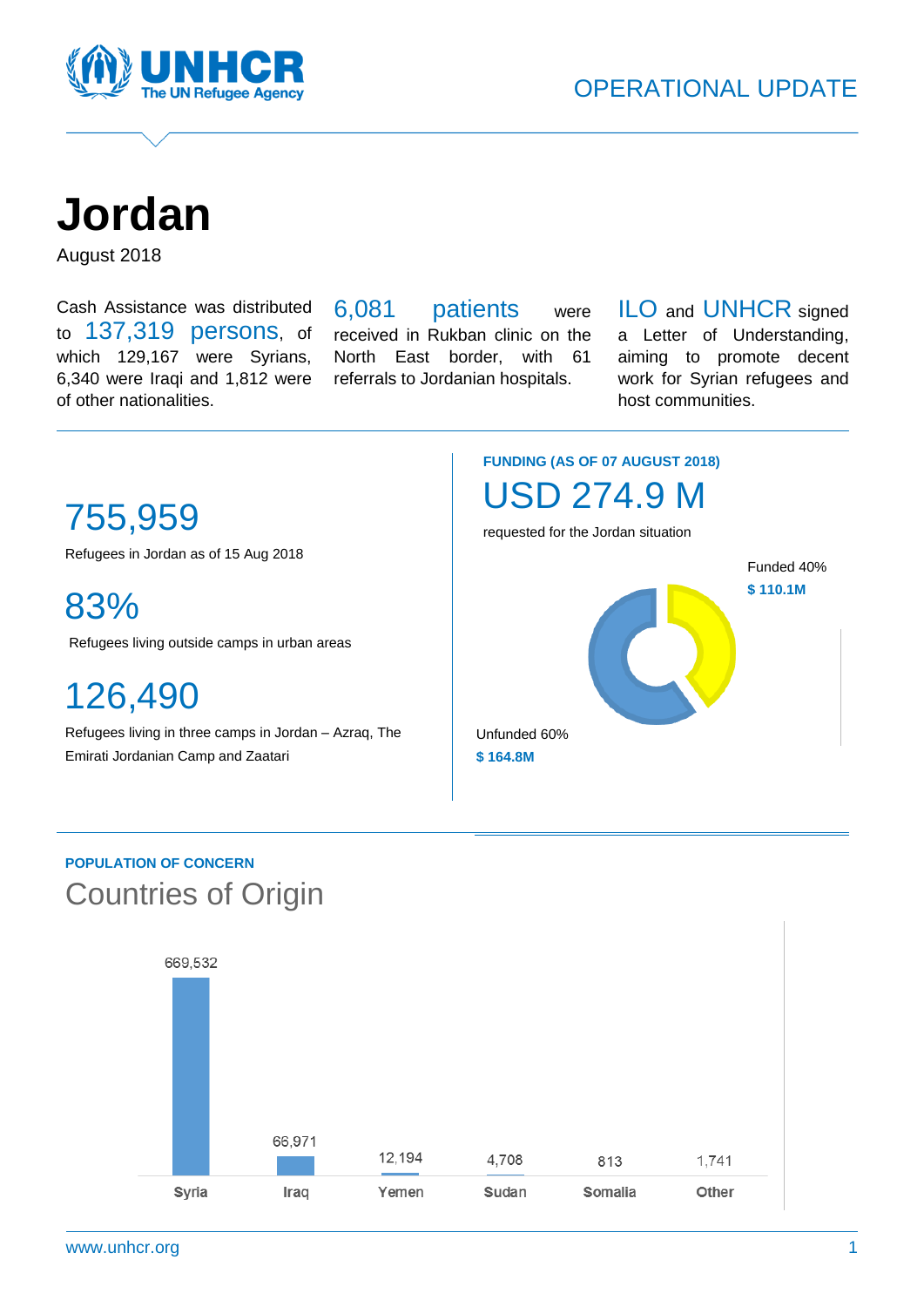



Monthly Cash Assistance was distributed to 29,323 families (137,319 persons) in July, of which 129,167 persons were Syrians, 6,340 persons were Iraqi and 1,812 persons were of other nationalities. Cash assistance is meeting the majority of beneficiaries' basic needs by helping them afford rent and pay monthly bills. It is also improving their lives by having a positive impact on beneficiaries' psychological well-being, food security, health and educational access, and financial stability.

In reviewing how families spend cash assistance through the [Post Distribution Monitoring Report \(PDM\),](https://data2.unhcr.org/en/documents/details/65143) positive results can be observed. Cash assistance improves refugee families' housing situations, and is shown to reduced beneficiaries' reliance on negative coping strategies and debt accumulation to finance their basic needs. These effects can be concluded through basic comparative analysis between recipients that have been on cash assistance for less than one year and those that have been on cash assistance for more than one year.

- In July 2018, UNHCR provided counselling to approximately 524 beneficiaries at UNHCR's registration centre in Amman. Also, UNHCR assessed 150 vulnerable cases of various nationalities (Syrian, Iraqi, Yemeni, Sudanese, and Somali etc.) concerning their eligibility for Urgent Cash Assistance (UCA). 103 cases for the UCA were approved: 28 Iraqis, 32 Syrians, 28 Sudanese, 2 Somali and 13 refugees of other nationalities.
- The Japan International Cooperation Agency (JICA), an implementing agency of Japan's official governmental assistance, selected 8 Syrian students for the JICA scholarship scheme. The students will attend different universities in Japan for a period of 12 months, in fields including Engineering and Computer Science. JICA provided initial orientations for them, and is processing necessary administrative procedures. The next JICA scholarship scheme will be announced in September 2018.
- UNHCR runs helpdesks across the country as part of community outreach, where refugees are able to approach UNHCR with any legal or protection issues they may have – they can also approach our registration centre in Amman. During July, over 451 refugees were assisted with issues ranging from lack of documentation, gender based violence, regularization of status, and resettlement. Additionally, 716 cases were also followed up by UNHCR Legal Unit's staff and legal counselling was provided through protection interviews, document verification and residency interviews.
- UNHCR Jordan has one of the largest refugee helplines in the world, answering nearly 150,000 calls per month. Since its inception in 2008, UNHCR staff on the helpline have responded to over 1.7 million calls. The system uses Interactive Voice Response (IVR) technology, where automated information is delivered on key topics, while 14 dedicated staff are available for emergency calls. During the month of July, focus group discussions (FGD) took place in multiple governorates. The exercise was to monitor beneficiaries' satisfaction of the UNHCR Helpline services. Overall, the Helpline received 12 % increase of 17,073 calls in July compared to June.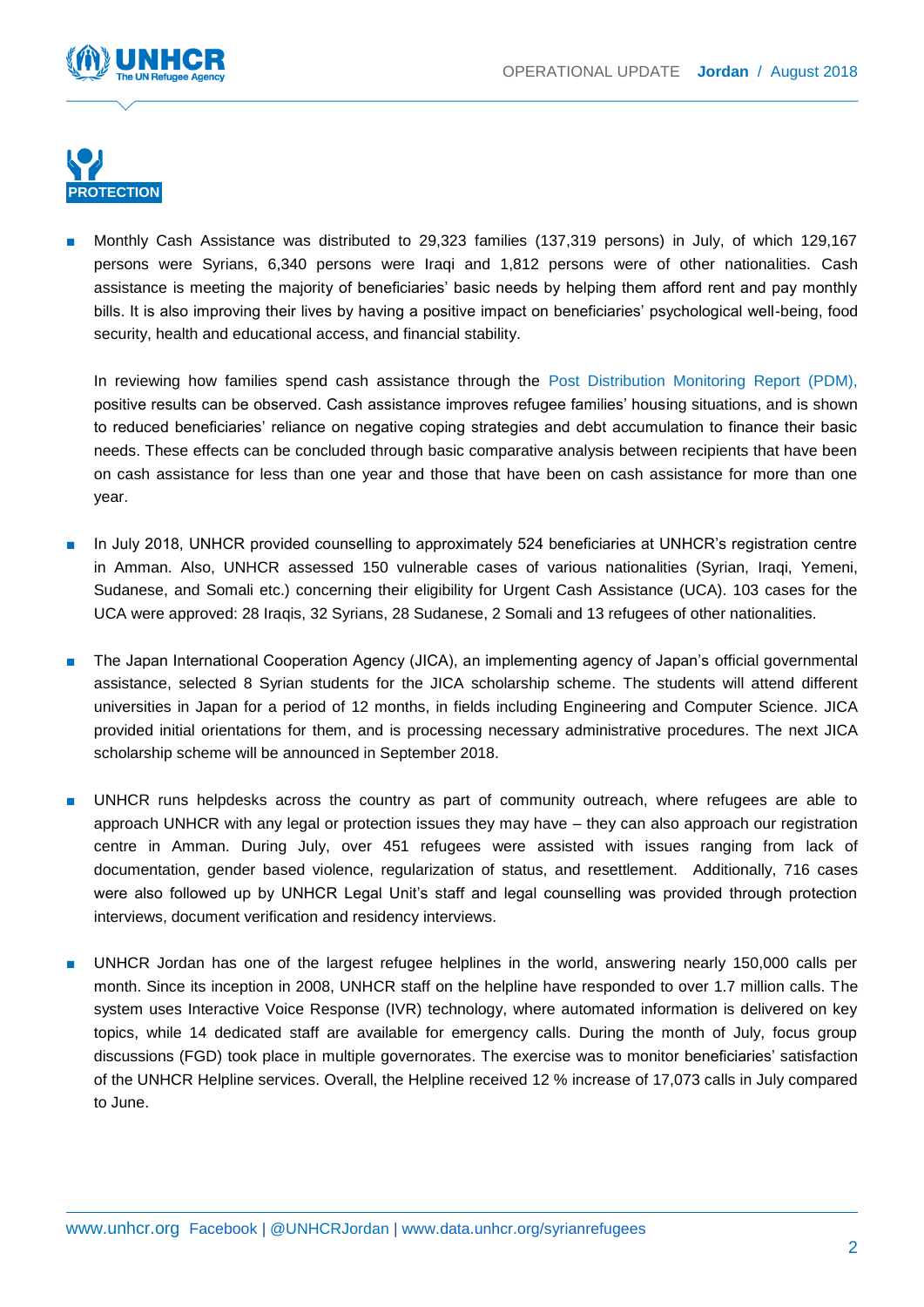



- 6,081 patients were received at Rukban clinic on the North East border of Jordan during the month of July. Acute health conditions accounted for 94% of the total consultations, and 61 secondary and tertiary referrals to Jordanian hospitals were made; 54% of the referrals were for obstetrics and gynaecology. Upper respiratory tract infections constituted the majority of acute health conditions during July (28%). The watery diarrhoea proportion has decreased compared to June. Skin infections and urinary tract infection proportions showed a steady state in the last four months. Hypertension constituted 44% of all chronic consultations and increased compared to June, and diabetes consultations has also increased. Trends in chronic health conditions varies due to clinic accessibility. Management of chronic diseases requires regular periodic visits to monitor diseases and evaluate therapeutic outcomes which necessitates enhanced accessibility of those morbid diseases to the health care facility.
- In July, 519 vulnerable beneficiaries have received the cash assistance for essential health services with a total amount \$200,000. 70% of the cash assistance was for the purpose of emergency lifesaving assistance, and the remaining of the 30% was for reproductive health care services.

# **COMMUNITY EMPOWERMENT AND SELF RELIANCE**

- The International Labour Organization (ILO) and the UNHCR signed a Letter of Understanding (LOU) in Amman on 16 July, aiming at further promoting decent work opportunities for Syrian refugees and host communities in Jordan. The LOU is based on the global Memorandum of Understanding (MOU) signed by the two agencies in 2016, which focuses on long-term solutions for refugees and others displaced by conflict and persecution.
- 80 Syrian refugees attended awareness sessions on work permits and new jobs opportunities for refugees, which was organized by the Employment Centres and ILO in Dafyaneh, Zarqa, and Jordan Valley. 50 refugees who reached out to UNHCR to seek for an advice on livelihoods opportunities were referred to available job opportunities under UNHCR job matching activities.
- The number of refugees resident in Azraq camp registering for a work permit increased to 3,973 in July. A total of 825 work permits, out of the 3,973, were issued through the Azraq Centre for Employment Office itself - the majority are in agriculture (1,042), and construction (203).
- In Zaatari camp, there were 10,381 work permits registered at the Zaatari Office of Employment; over 100,000 check-in check-out instances were recorded overall at the gate indicating that work permits continue to be important to mobility. The system works well and refugees are informed by sms when work permits are ready.
- The Government once again extended the grace period for work permits to be issued to Syrian workers for free until 31 December 2018. This decision falls under the National Empowerment and Employment Programme NEEP - which aims to limiting the recruitment of non-nationals through a system of closed sectors, closed occupations, quotas, and permit fees – from which Syrian refugees are now confirmed to be excluded.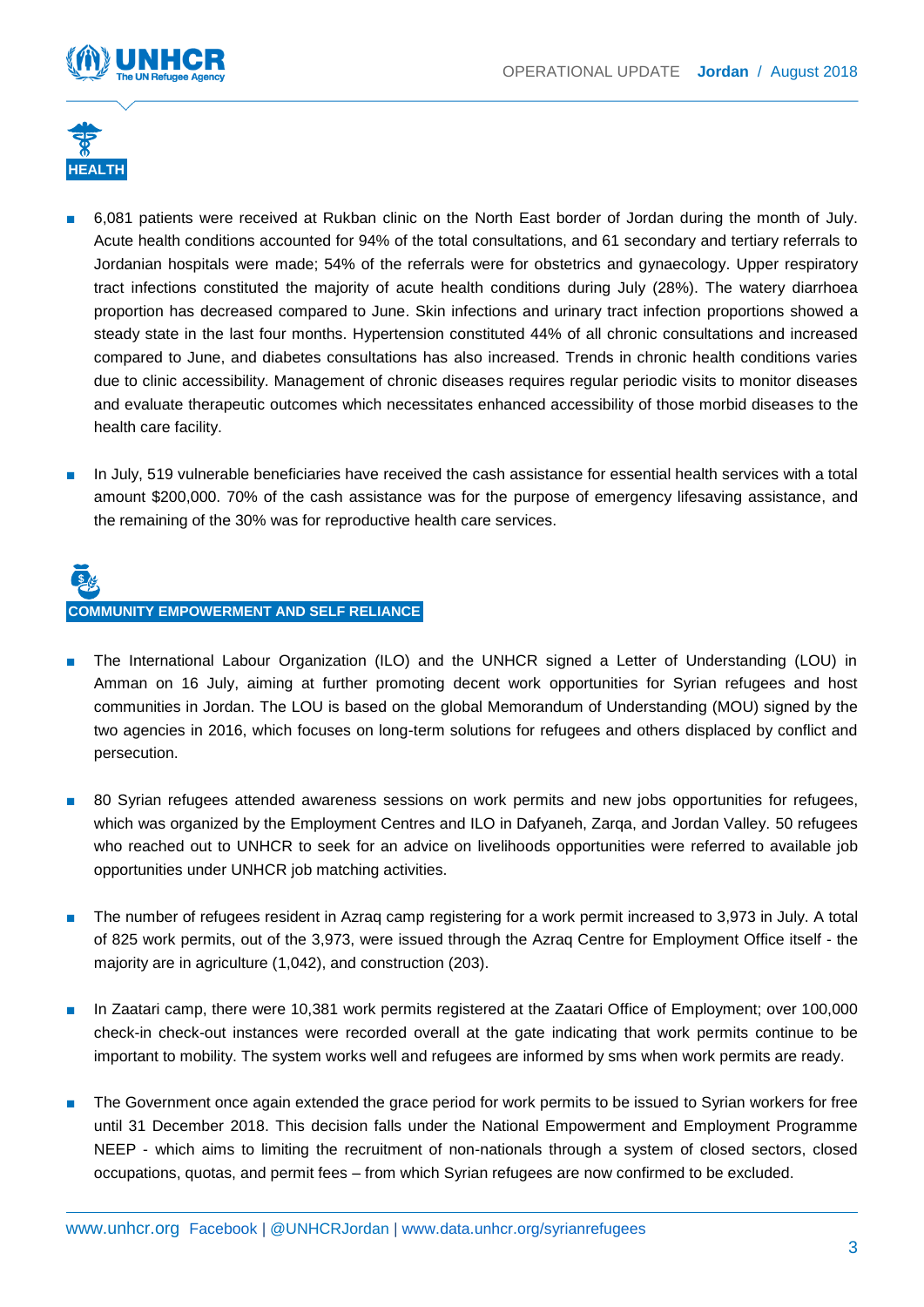

# Donor and High Profile visits to UNHCR Jordan

On 7 July the Japanese State Minister of Foreign Affairs H.E. Mr. Masahisa Sato undertook a visit to Zaatari camp, accompanied by Mr. Hidenao Yanagi, Ambassador of Japan in Jordan and Mr. Masahiko KIYA, Deputy Director General of the Middle Eastern and African Affairs Bureau at the Japanese Ministry of Foreign Affairs. During the visit the State Minister was able to visit the medical clinic of UNHCR partner International Medical Corps and the community centre activities run by International Relief and Development.

On 12 July, Dutch national parliamentarian and former Deputy Prime Minister Lodewijk Asscher, and Dutch European Parliament member Kati Piri visited Zaatari and Azraq refugee camps, visiting both Zaatari Office of Employment and Azraq Centre for Employment, partially funded by the Dutch Government through the International Labour Organization (ILO).

On 21 July six members of the German Parliament visited Zaatari camp as part of a regional mission to understand the needs of Syrian refugees in the Middle East. Their visit included the chance to interact with DAFI scholarship students and meet with refugee artists.

On 1 and 2 August, the Right Honourable Caroline Nokes MP, Minister of State for Immigration for the United Kingdom, undertook a two day visit with UNHCR, meeting refugees of different nationalities in Nuzha community centre, interacting with families being resettled to the United Kingdom under the Vulnerable Persons Resettlement Scheme run by the UK Home Office, as well as visiting services in Khalda Registration Centre as well as Azraq camp.

On 14 August the Minister of Energy and Mineral Resources, Hala Zawati, visited the solar power plant project in Zaatari camp. The project is funded by the German Development Bank (KfW) at a value of 15 million euros, and the project provides electricity for 80,000 Syrian refugees. The minister was briefed by workers in the solar power plant that the project doubled the hours of access to electricity from 7 to 14 hours per day. The minister praised and thanked the support provided by the German government to Jordan.

# Financial Information

Total recorded contributions for the operation amount to \$110.1 million as of August 2018, covering 40% of overall needs for refugees in Jordan. UNHCR is grateful for the critical support provided by donors who have contributed to this operation as well as those who have contributed to UNHCR programmes with unearmarked and broadly earmarked funds.

The [2017 Annual Report of the Jordan Response Plan for the Syria Crisis \(JRP\),](https://www.dropbox.com/s/wrpd1g9gpcikhzu/JRP2017Annual%20Report_Final.pdf?dl=0) is finalized and can be downloaded through [Syria Regional Refugee Response](#page-0-0) portal and [JRPSC](http://www.jrpsc.org/) website. The achievements presented in the report could have not been obtained without the critical financial support of the donor community, which has provided actual contracted funding to the JRP for about USD1.7 billion in 2017, corresponding to 65% of funding requirements.